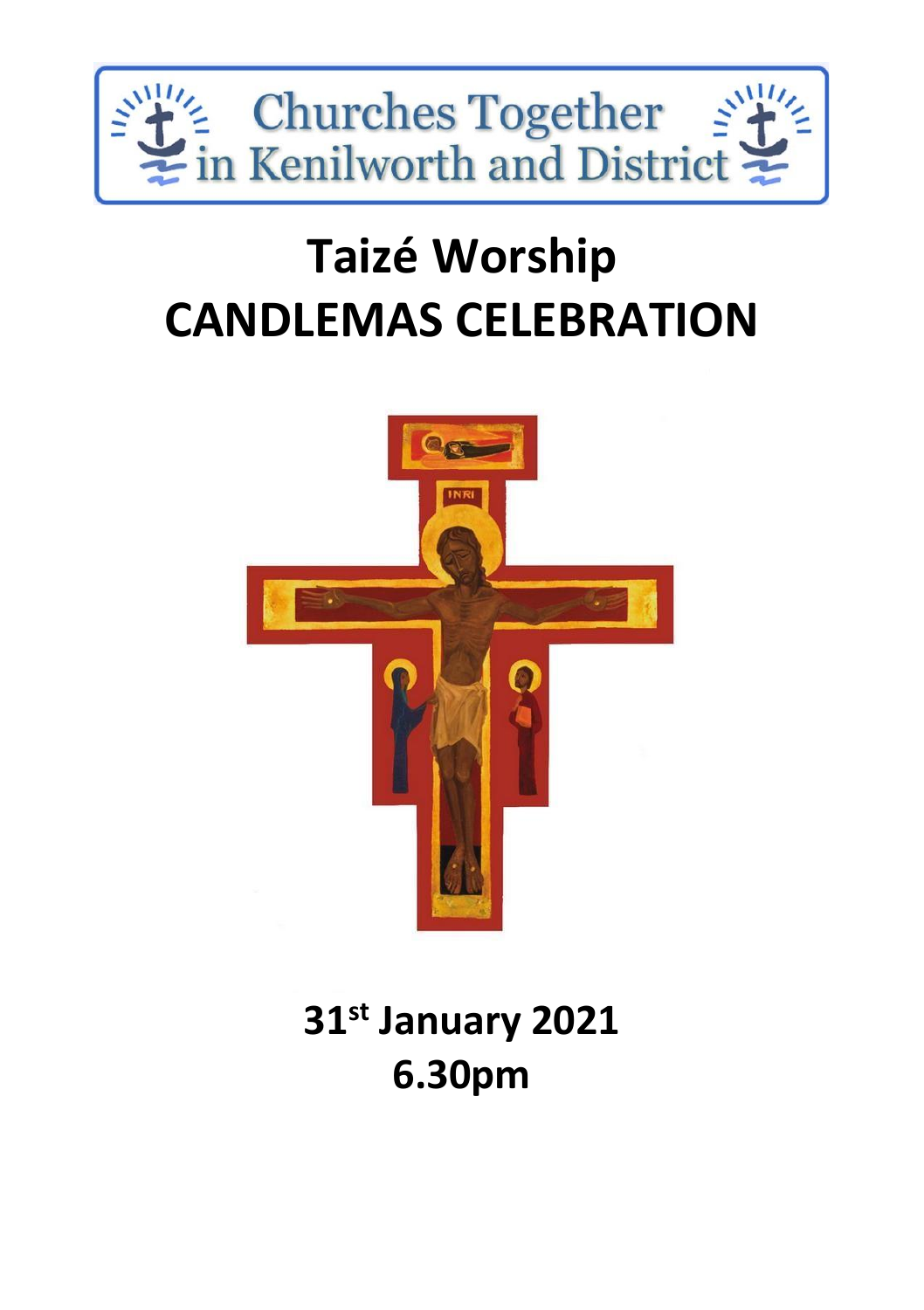## A "parable of community"

Today, the Taizé Community is made up of over a hundred brothers, Catholics and from various Protestant backgrounds, coming from around thirty nations. By its very existence, the community is a "parable of community" that wants its life to be a sign of reconciliation between divided Christians and between separated peoples.



#### Meditative singing

Singing is one of the most essential elements of worship. Short songs, repeated again and again, give it a meditative character. Using just a few words they express a basic reality of faith, quickly grasped by the mind. As the words are sung over many times, this reality gradually penetrates the whole being. Meditative singing thus becomes a way of listening to God. It allows everyone to take part in a time of prayer together and to remain together in attentive waiting on God.

#### God is silent and yet speaking

Silence makes us ready for a new meeting with God. In silence, God's word can reach the hidden corners of our hearts. In silence, it proves to be "sharper than any two-edged sword, piercing until it divides soul from spirit" (Hebrews 4:12). In silence, we stop hiding before God, and the light of Christ can reach and heal and transform even what we are ashamed of.

#### Singing and Silence

Unlike hymn singing, these chants are not designed to be constantly sung by every member of the assembly. At times, your voice might, or even should, be still while your spirit sings on in silence for a while, feeding on the words and hearing the voice of God speaking deep into the soul. After a while, your voice may rejoin the chant. Most songs last approximately 4 minutes. Many include verses sung by a soloist.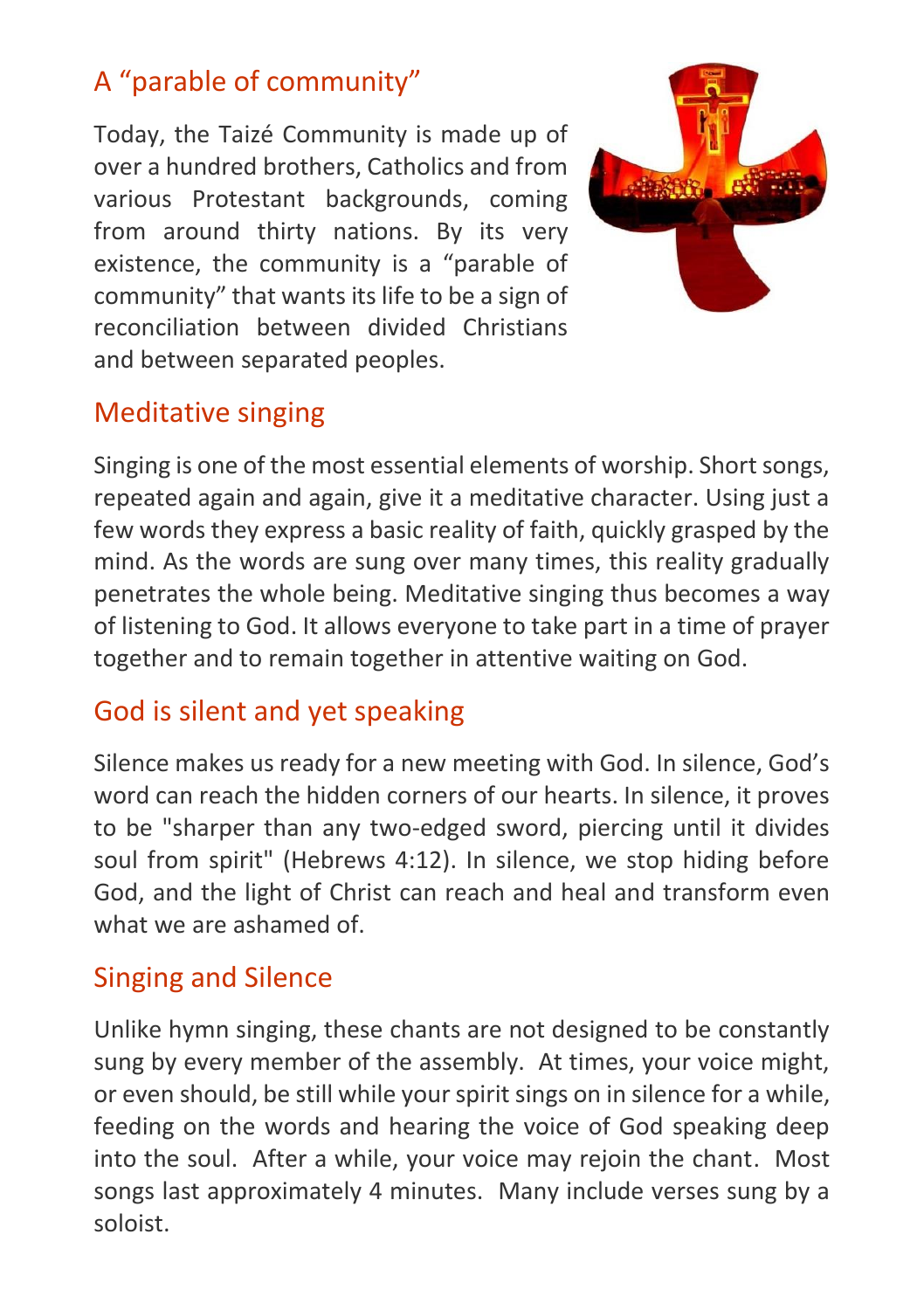#### WELCOME AND INTRODUCTION

#### SONG: **In the Lord I'll be ever thankful**

*In the Lord, I'll be ever thankful. In the Lord, I will rejoice Look to God. Do not be afraid.*

*Lift up your voices, the Lord is near; Lift up your voices, the Lord is near.*



#### the Lord is near; lift up your voic - es the Lord is near.

#### PRAYER FOR CANDI FMAS

Lord God, you are the source of everlasting light. Your son, our beloved Lord Jesus was presented in the temple forty days after his birth. He was recognised by Simeon and Anna, and welcomed as the promised Messiah. May we, like them, behold the glory of the Lord Jesus. Grant that we may stand before you with hearts cleansed by your forgiving love. May we serve you all our days and make your name known as we worship you as our Lord. So, may we come by your grace to eternal life.

#### **Amen.**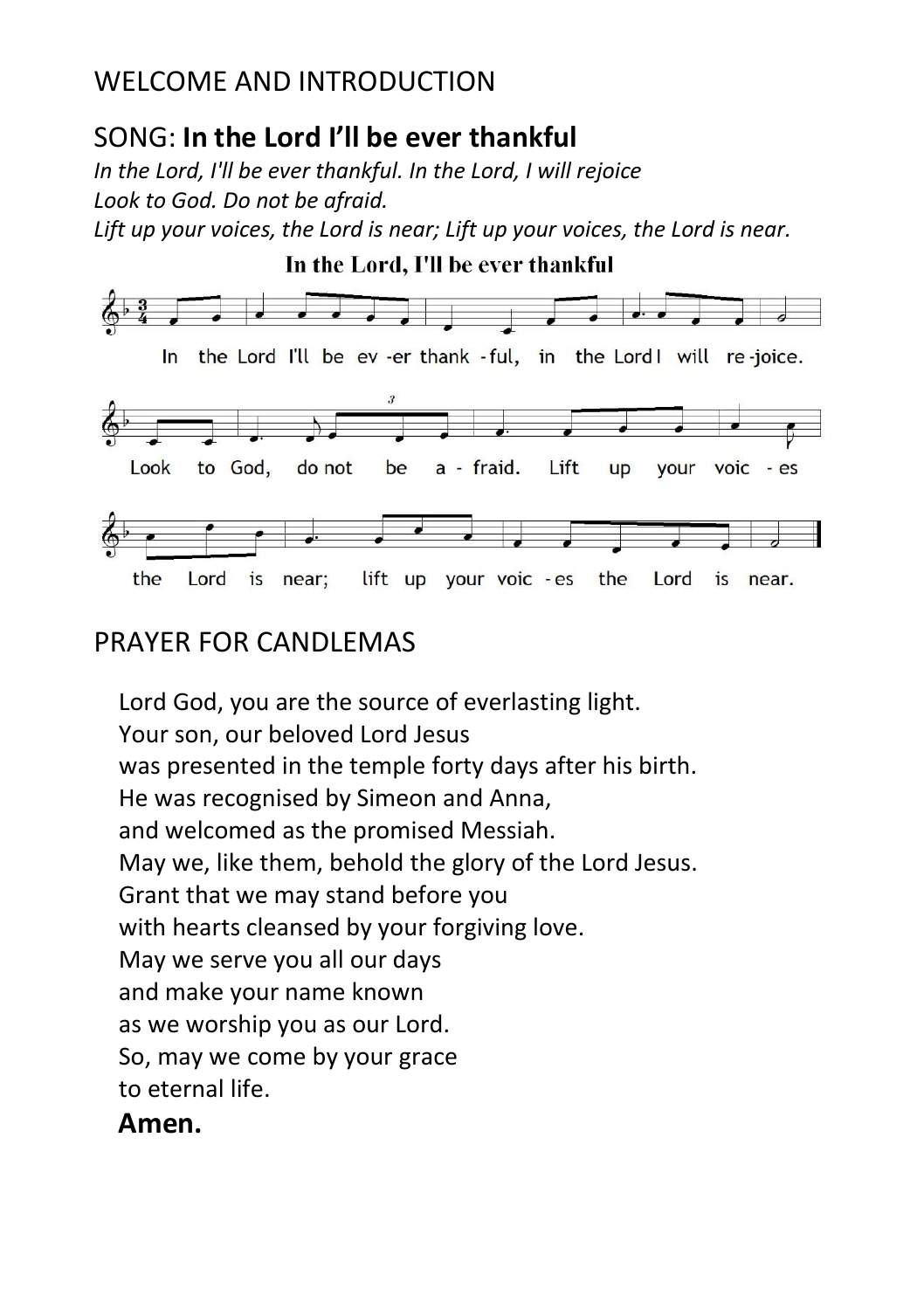#### SONG: **Laudate Dominum** *(can be sung in English or Latin)*

*Laudate Dominum, Laudate Dominum, omnes, gentes, Alleluia!*

*Sing, praise and bless the Lord. Sing, praise and bless the Lord, peoples, nations, alleluia!*



#### BIBLE READING: Luke 2:22-32

#### SILENCE:

*A short time of quiet to comtemplate these words.*

GUIDED REFLECTION: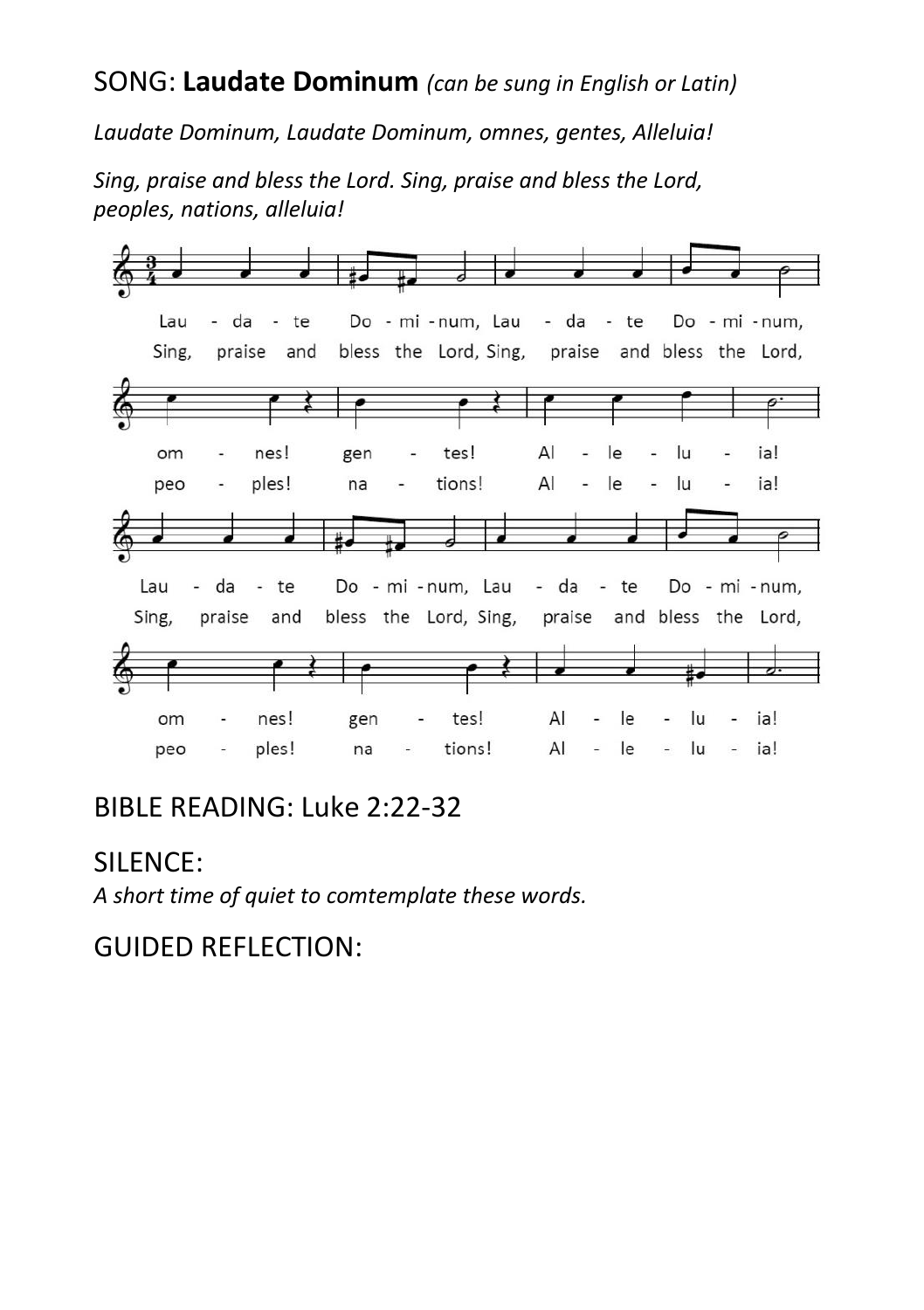#### SONG: **Wait for the Lord**

*Wait for the Lord, whose day is near. Wait for the Lord: keep watch, take heart.*



#### SILENCE:

*A significant time of quiet to comtemplate these words.*

### SONG: **O Lord, the light of my life**

*O Lord, the light of my life. My God shine out within my darkness. My God, my God shine out within my darkness. My God, my God shine out within my darkness.*



#### SILENCE:

*A shorter time of quiet during which you may like to light a candle, in token that you are committed to follow the light of Christ for this year, and to be a light for others.*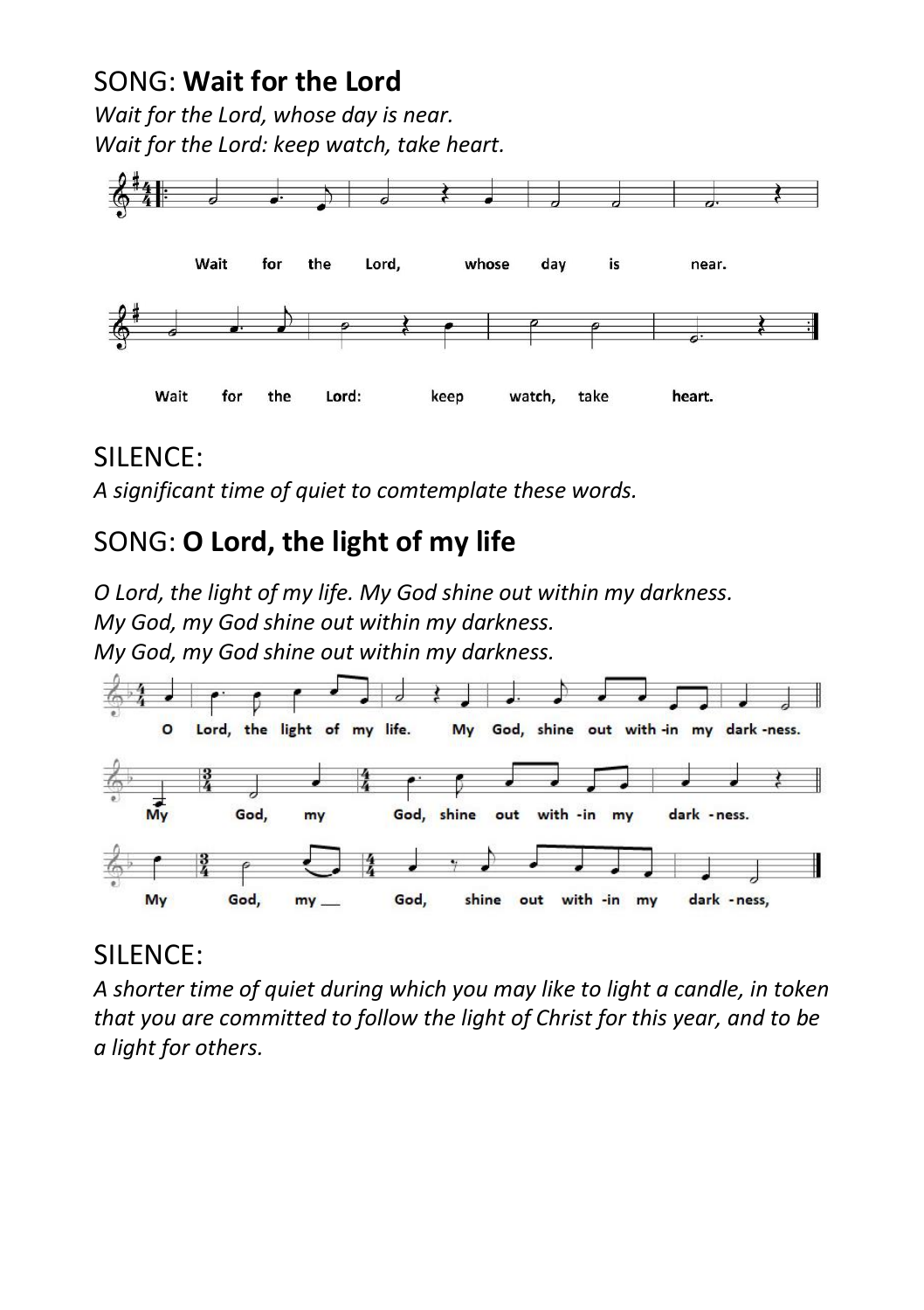#### PRAYER: *with Chant Response 'Maranatha! Alleluia! 1' Prayers begin with the chant sung twice.*

*Maranatha, Maranatha! Maranatha, Maranatha! Alleluia, alleluia! Alleluia, alleluia!*



#### SILENCE:

*A significant time of quiet as we focus on our candle and allow God to shine his light upon and within us and speak to us in response to our prayers.*

BLESSING:

#### SONG: **Alleluia 17**

*Alleluia! Alleluia, alleluia, alleluia!*



*\_ \_ \_ \_ \_ \_ \_ \_ \_ \_*

*With thanks to those taking part in our service: SERVICE ARRANGED BY: Val Whiteman and Felicity Hawke (St John) INTERCESSIONS: David Hewitt (St John) READING: Hamish Blair (St John); REFLECTION AND BLESSING: Richard Moore (St Nicholas & St Barnabas)*